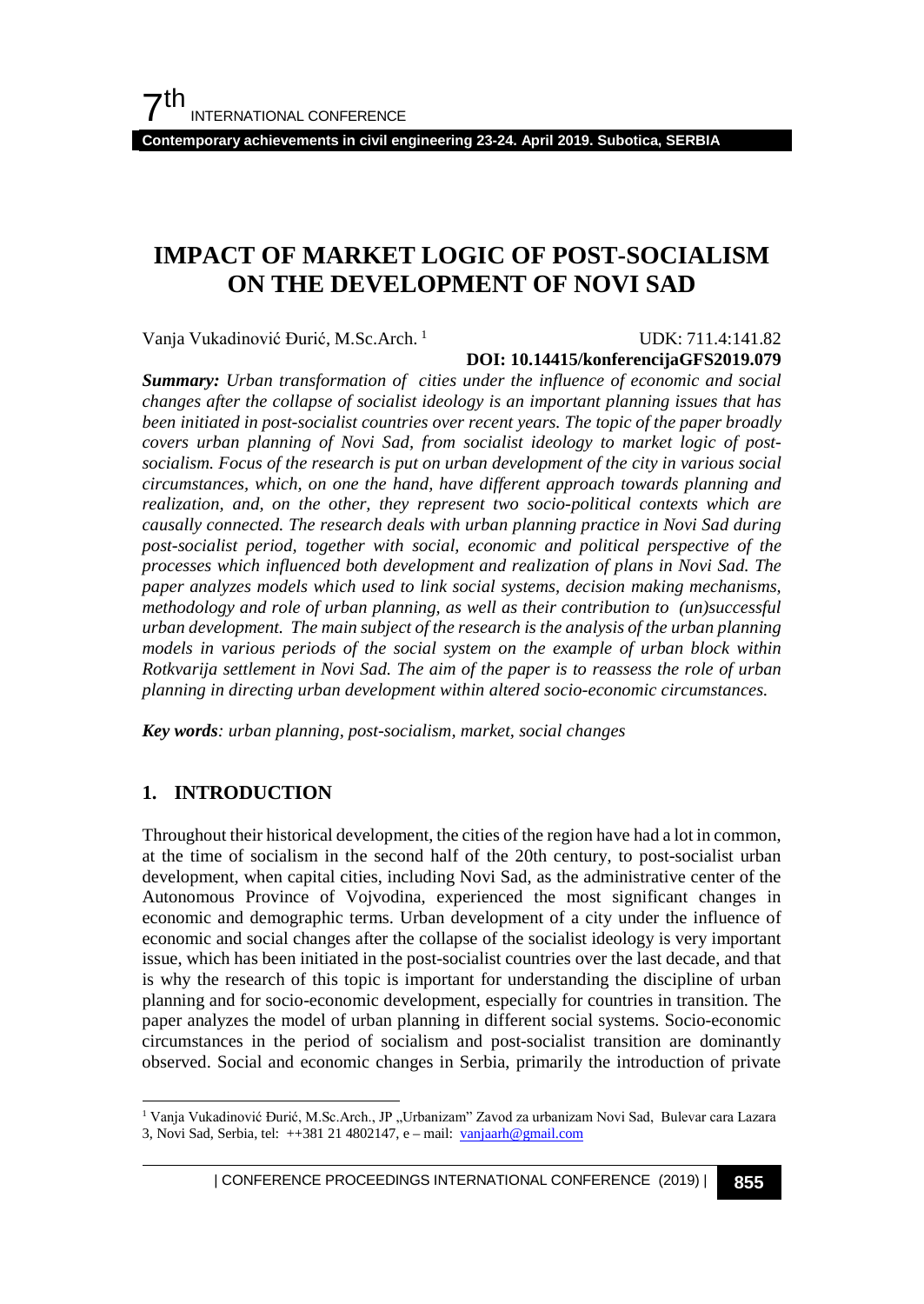### **Савремена достигнућа у грађевинарству 23-24. април 2019. Суботица, СРБИЈА**

property and market as the basis of the economic system, then democratic polity, as well as the transformation of the socialist society into the capitalist, have significantly influenced the process of transformation of Novi Sad in the post-socialist period, that is, in the period of transition. The main subject of the research is the urban planning of one part of Rorkvarija settlement in Novi Sad, an urban unit with a number of peculiarities, both in relation to the elements of the current state, as well as to the obvious needs of the ones who live in this part of the city, but also in relation to the real possibilities for realization at a certain economic moment and in certain social context. The paper is structured in the following way: after the introductory explanation, an explanation of the notion of urban planning in different social circumstances is given, with emphasis on urban planning in Novi Sad, along with an analysis of the social and economic changes that followed during the period of post-socialism which are significant for planning. The central part of the research is a case study based on the example of urban block within Rotkvarija settlement in Novi Sad.

### **2. URBAN PLANNING OF NOVI SAD IN THE PERIOD OF SOCIALISM**

The end of the World War II and the setting of the so-called "Iron Curtain" divided Europe into the East and West. Yugoslavia belonged to the area of "Eastern Europe and the ruling structure in Yugoslavia initiated a self-management model of the "method of governance in socialism". The idea of self-management was born with the aim to strengthen the workers' initiative, workers' participation, organize more rational production, and introduce a more stringent financial discipline without the need for state interventions. In the period of socialism, the cities were the catalysts of modernization and progress, and a central planning system was applied (industrialization and urbanization based on state ownership of production means and assets and central planning of resources allocation). Heavy industry was favoured, and the light industry, the manufacture of consumer goods and services were not appreciated enough. Among general characteristics of socialist ideology we could single out nationalization of land, cheap public goods and services due to state subsidies, state monopoly on foreign trade and aspiration toward the society of equals (equal living conditions for all) (Milutinović, 2015). Most of the construction land, real estate properties and production means and assets belonged to the state and its branches in the form of various public agencies, from municipalities to workers' collectives. For Serbia, which was then a part of Yugoslavia, the period of socialism is the period of the fastest urbanization in its history.

The objective of the socialist regime was to build a prosperous, equitable and classless society. A key part of this process is the establishment of a centrally planned "guided/directed" economy that has adapted many characteristics of the urbanization process from the period of capitalism. The elements used in this process include the fact that all significant means of production, except in agriculture in some countries, were nationalized or collectivized, economic decision making was hierarchical, determined through a specific administration, and not through the market, prices were determined through administrative procedures, and did not reflect the costs and pressures of demand or supply. (Musil, 2005, 32)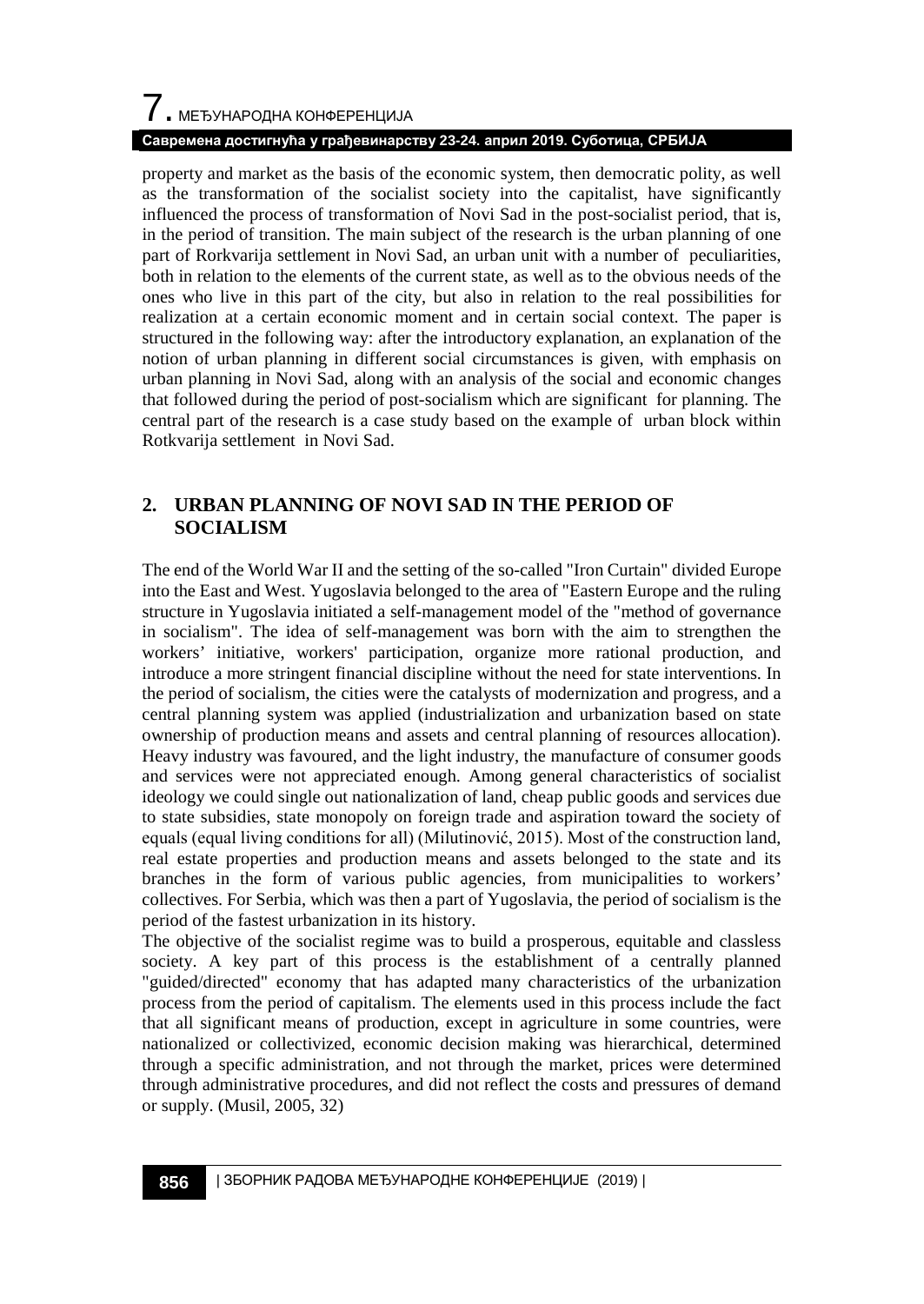## $7<sup>th</sup>$ INTERNATIONAL CONFERENCE

#### **Contemporary achievements in civil engineering 23-24. April 2019. Subotica, SERBIA**

Tsenkova, (21, 2015) considered that planning in socialism was not identical in all the countries[2.](#page-2-0)

A large scale of planning activities in all areas was possible in the period of socialism because the ruling parties had almost full political control over their population, and because most of the municipal construction land, real estate properties and means of production were state-owned. "The planning system was highly centralized and very bureaucratic. Locally, city and municipal planning were subordinated to national economic planning. The main function of local planners was to act as translators of highlevel economic goals into the physical appearance of cities." (Hirt, 189, 2015).

In urban development management and the impact on the spatial structure, the urban planning institutes played an important role in the cities of the former Yugoslavia, as well as in Novi Sad. After the adoption of the Law on State Enterprises (1946), the establishment of the former republic urban planning institutes as state enterprises of 'republic significance' began. The urban planning institutes became public institutions ('public service') that perform urban planning activities as activities of public interest based on the Regulation/Decree on Institutions with Independent Financing (1953). In the period after 1960, the republic and provincial urban planning laws were adopted, and spatial planning became a social activity and experienced remarkable development.

For more than three decades Novi Sad was developing in conditions of accelerated urbanization. The mode and regime of space utilisation reflected the social conditions of that time, the ruling ideology of the development of cities and their spatial organization, and were adapted to the technology of construction that had social and professional support. "All this made it possible after the war for Novi Sad to grow into one of the best regulated, recognizable cities in the area extending beyond Vojvodina and Serbia from a semi-ruined, poorly equipped city with around 40,000 inhabitants. Today, there are over 200,000 inhabitants in the city that is university, cultural, business, and tourist centre" (Milosavljević, 1995, 1)

"All until 1950, the traffic system of the city developed spontaneously according to current needs and only after that certain researches and directions were carried out by setting up the system and planning the future. The Master Plan of 1950 defined the relocation of the railway station from Liman to its current location, the construction of the road and railroad bridge, the construction of the DTD Canal and the port, while the primary network of urban roads was defined within the network of roads." (Pajović, ed, 1995, 93).

According to Slavka Zeković, the practice of urban planning was combined with the socialist ideology of equality, "and it was based on the key principles: public ownership of urban construction land (with the treatment of land as non-economic asset of marginal market value, which is not in free circulation on the market); use of land according to technical norms/standards (coefficients, indices, densities, parameters), and principles of balance of housing, industry, employment opportunities, principles of equality in terms of social and communal infrastructure for all users of space (normatively based social and communal infrastructure); rigid and strict control of urban parameters; planned projections and programming of all contents; public financing of infrastructure; unlimited power of

<span id="page-2-0"></span> <sup>2</sup> Tsenkova quotes the conclusions referring to the following bibliography: R. Buckley and F. Mini, From Commissars to Mayors: Cities in the Transition Economies, Washington, D.C., 2000; S. Hirt and K. Stanilov, Twenty Years of Transition: The Evolution of Urban planning in Eastern Europe and the Former Soviet Union, 1989—2009, Nairobi 2009.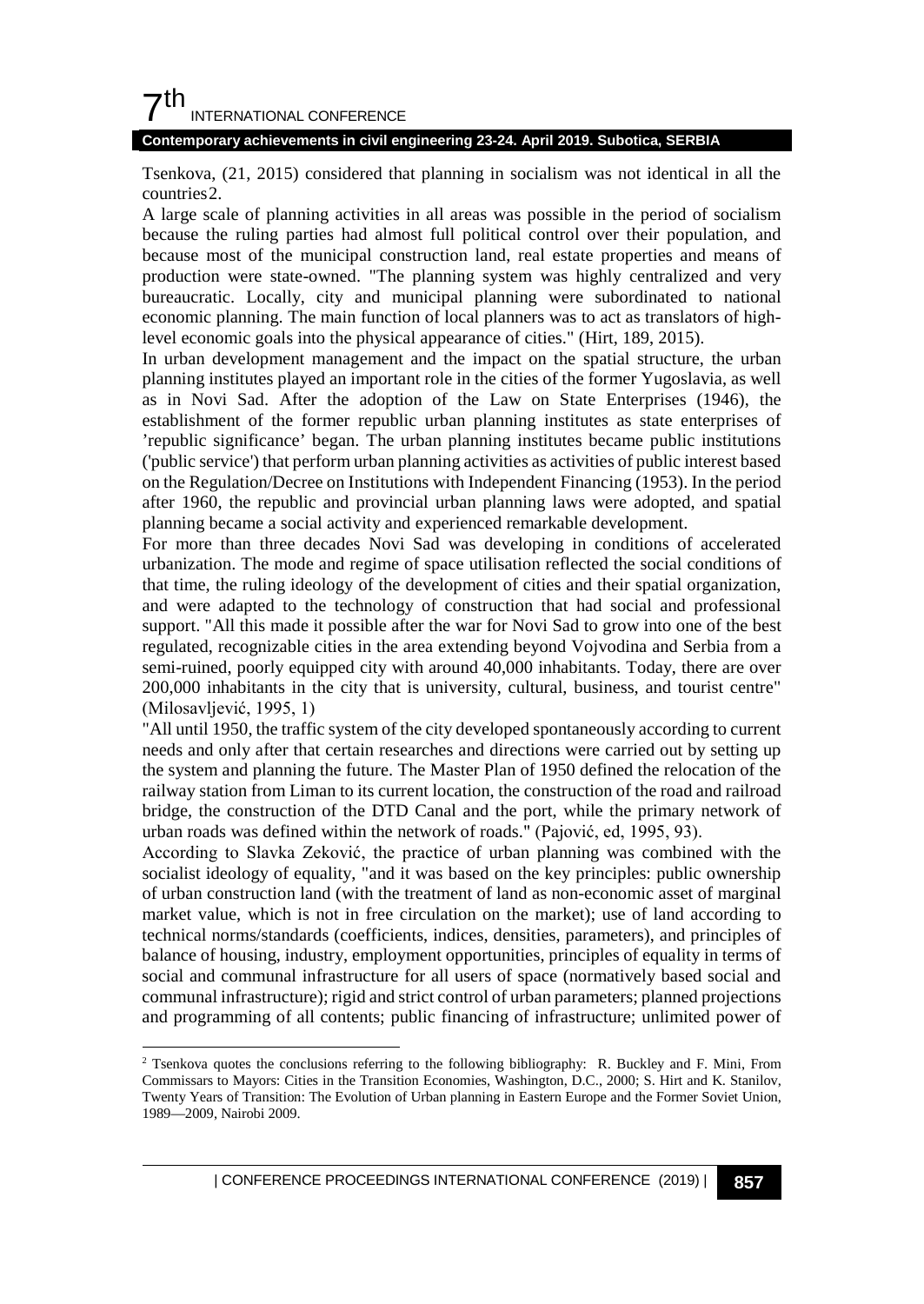# $\overline{\phantom{a}}$ . МЕЂУНАРОДНА КОНФЕРЕНЦИЈА

### **Савремена достигнућа у грађевинарству 23-24. април 2019. Суботица, СРБИЈА**

the state as a major investor and entrepreneur, and exclusive planner and controller of all investment decisions and priorities in the field of the use of construction land in all sectors" (Zeković, 2002: 14). Resolving the housing problem in a satisfactory way is one of the most important goals in the then social system.

In Novi Sad, the period of socialism marked the period when a new scale of values was created and new mentalities, affinities and habits were formed. In that period, the spatial development of Novi Sad was guided by urban plans that were adopted at even temporal intervals. The amendments were passed to overcome the changes brought about by rapid social and economic development. Each plan was characterized by the degree of development of the social and political system at the time when the plan was adopted, and in the realization of the plan, while a significant role in the plan implementation was played by the institutional frameworks of that system that were in place in the period of implementation of the plan.

The Urban Planning Institute in Novi Sad affected significantly the urban development of the city by implementing the Master Plans it developed, and laid the foundations of the city regulation by deploying its own strengths. The urban development of Novi Sad was regulated and guided by master plans, of which the first was developed and adopted in 1950. Furthermore, every 10 to 12 years new master plans of the city were passed – in 1963, 1974, and in 1984. In addition, concerning that period we can add the year of 1995, bearing in mind that Serbia was lagging behind with the transition changes. All that was supposed to be implemented was based on detailed planning documentation that was prepared and produced in the Urban Planning Institute itself. In line with the development of industrialization and the deagrarization process, the intensive housing construction was in progress, mainly in the social sector. Residential settlements were built up to the then social standard and the achieved degree of construction technology. Specialized and city centres with dominant forms of buildings were formed that reflected the ideological community's commitments.

In the development of the Master Plan of 1985 it was established that a detailed plan is not the most favourable type based on which a master plan could be directly elaborated in details and that a plan that would be a stage between those two was missing. This led to the need to develop a regulatory plan for wider spatial units, which would verify the programme solutions of the Master Plan, delineate the surfaces of different contents and users, and establish the basic rules for the construction and space regulation.

The most commonly applied method of urban plans elaborating was based on the planning/forecasting of the needs, possibilities and manner of their fulfilling depending on the achieved level of development. The development of the city was based on a certain system of values, which stemmed from the ideology of the society and fundamentals of the social system. Determining the value of planning and space regulation depended on the manner and degree of fulfilment of the needs within certain spatial and physical frameworks. Human needs are classified into sociological, economical, anthropological, architectural and urban, but they are considered in a uniform way in the methodology of urban plans elaboration, namely reduced to general needs, needs of individuals and the needs of certain groups, and within this division to primary and secondary, delayed and exigent, existential and developmental, etc.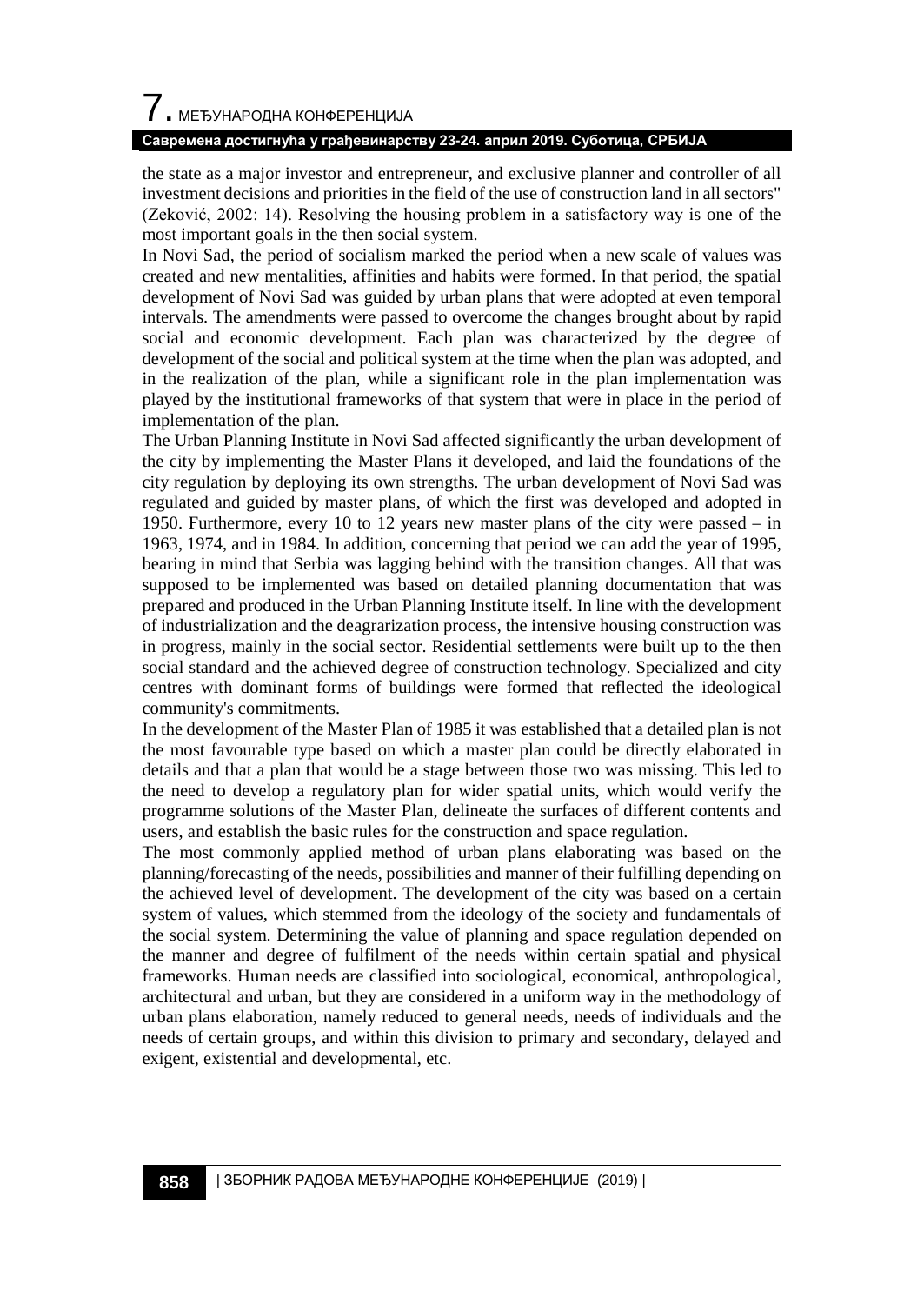#### **Contemporary achievements in civil engineering 23-24. April 2019. Subotica, SERBIA**

### **3. URBAN PLANNING OF NOVI SAD IN THE POST-SOCIALISM PERIOD**

The way in which the cities developed under the influence of the changes that have occurred during the post-socialist period significantly differed between the cities of Central, South-eastern and Eastern Europe. Transition of the market, democracy and decentralization of power are seen as drivers of urban changes, striving for common goals in economic and social changes. The speed and way of city development depended on whether it was the capital of the state, the capital of the province, smaller cities within the state, etc. Specific circumstances, such as armed conflicts and war destruction during the 1990s, had significant impact on spatial and functional development of cities that were within or near the war-affected areas. Also, the commitment or resistance to reforms, whether national or local, differs the way and trends in urban development of the postsocialist city. Transformation processes in all the cities were aimed at democratization of the society, liberal market-based economy, changing the institutional system, eliminating state control over land and housing, privatization and restitution and decentralizing decision-making, moving from central to municipal level.

At the very beginning of economic and social changes that followed in the post-socialist period, that is, after state reforms, constitutional changes and the adoption of the Law on Enterprises (1990), urban development institutes were transformed into public enterprises dealing with urban planning activities as the activities of public interest. The problem that post-socialist cities got faced with was the fact that post-socialist societies were constantly in the process of transition, that is, they were constantly changing and developing. It is indisputable that there is an unequal and unregulated development of cities, a lack of a vision of urban development, and this is reflected in the following problem of postsocialist cities. "Namely, the cities are no longer being built as a whole, but rather conceptualized as consisting of individual "units", namely facilities or micro environments. The entire aspect of town planning and their implementation – master plan - has entirely ceased to exist ... In this sense, a modern transitional city is a growing number of individual objects, ambiences, situations or locations (Čoldarović, 2012, 30)."

In the period of socialism, Novi Sad was formed and developed on the basis of planned controlled initiatives that were carefully studied, planned, prepared and implemented, and they followed the economic and social processes that were taking place. In Serbia, as in other republics of the former Yugoslavia, there was a non-market economic system in place and the constraints imposed by such a system: there was no market allocation of resources, namely at the time of socialism there was no market for construction land, at least not recognized and official. The transition that began in our country in the early 1990s implied the development of market economy, private sector and democracy. Changes in the social and economic system result in changes in urban planning, transformation of urban areas and instruments and implementation of the planned solutions. Social and economic changes, primarily the introduction of private property and market as the basis of the economic system, introduction of democratic political order, and transformation of the socialist society into capitalist, significantly affected the process of urban reconstruction and transformation of the city of Novi Sad in the post-socialist period. "The market becomes an important mechanism for allocation of resources and distribution of wealth" (Begović, 1995, 2). The plan was considered the right solution, and was also sanctioned by the law as the main regulator of construction land.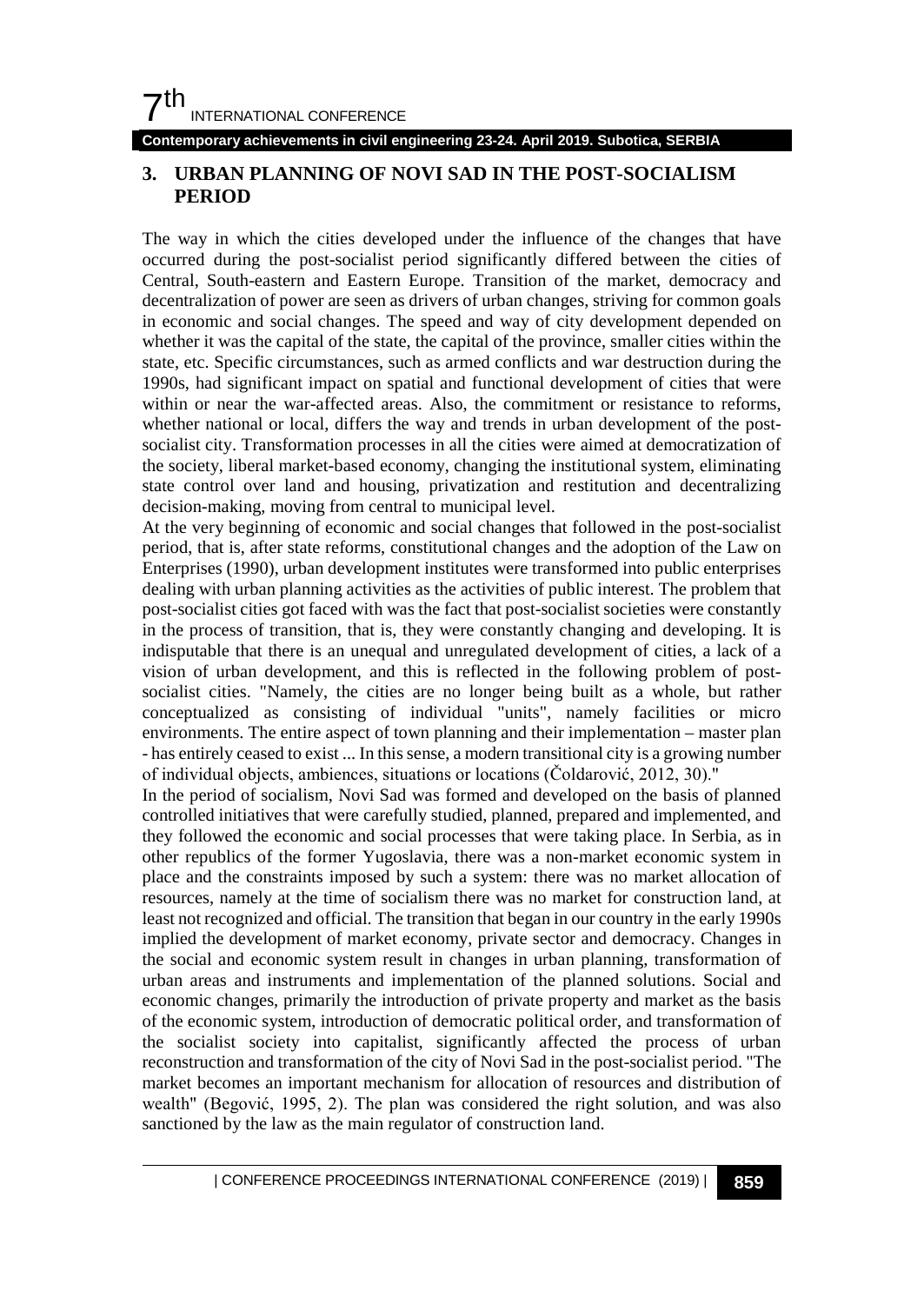# $\overline{\phantom{a}}$ . МЕЂУНАРОДНА КОНФЕРЕНЦИЈА

### **Савремена достигнућа у грађевинарству 23-24. април 2019. Суботица, СРБИЈА**

Private property, market mechanisms and entrepreneurial economy, the concepts that are inextricably linked with the definition of capitalism, have become important factors in the process of urban planning of Novi Sad in the period of post-socialism and the defining of its market logic. The basic normative framework of urban management is planning, namely the preparation of spatial-planning documents. Depending on the level of the plan, they define either the general parameters of the spatial status and development, (which is usually the characteristic of the spatial plan and master plan), or specific guidelines and parameters regulating construction in a narrow urban or rural area (regulatory plans, detailed regulation plans or urban projects). Regardless of terminology used in the relevant period, there is a certain hierarchical relationship among the plans, which results with the fact that a higher order plan is the basis from which a lower order plan is derived.

An urban development plan determines the manner of space utilisation, modes and forms of construction, harmonization of all infrastructural systems and projecting their development. Private investment building capital began determining the dynamics of urban development, and that is why the development directed by real estate properties, which was quite often referred to with the syntagm "neoliberal urbanism", was mentioned more and more frequently. The need for drafting new plans and changes in the field of planning was also due to the fact that construction began to go beyond the planned solutions, namely because of the construction outside legal frameworks. This was particularly reflected in the peripheral zones of the city (Adice, Veterinička rampa, Veternik, Mali Beograd, Veliki Rit, etc.) and partial reconstructions in the city centre (parts of the Almaš neighbourhood, Podbara, Grbavica, Detelinare etc.). Changed economic circumstances have led to the need to re-examine actual development processes in relation to valid planning solutions. Prof. Borisav Stojkov, PhD, believes that neoliberal capitalism is already affecting all social functions that are of public significance, and urbanism is one of them. "What does neoliberal urbanism recognize? First of all, according to the principle of the so-called deregulation, that is, by pressing to reduce or even eliminate all urban planning considerations, rules, regulations and norms that can hinder or slow down the realization of the idea, i.e. the acquiring of profit by a private investor" (Stojkov, 2015).

### **4. PLANNING OF AN URBAN BLOCK IN NOVI SAD FROM SOCIALIST IDEOLOGY TO THE MARKET LOGIC OF POST-SOCIALISM**

The urban block under consideration is located between the Kraljevića Marka Street, Berislava Berića, Kisačka and Bulevar Kralja Petra I and covers an area of around 6.30 ha. Kraljevića Marka Street is one of the oldest streets in Novi Sad, and it was built to a great extent by the old, ethnologically valuable buildings that were under protection. On five land plots (no. 24, 26a, 26, 28 and 30) there were protected old houses, mostly covered with reeds, in the ambience of rich street greenery with wide lawns and old tree lines. The Master Plan of Novi Sad, adopted in 1974, marked the subject complex "Rotkvarija" (urban block - urban unit in the part "Rotkvarija") as a sports centre. For the needs of the review of the Master Plan of Novi Sad, which was carried out from 1980 to 1984, several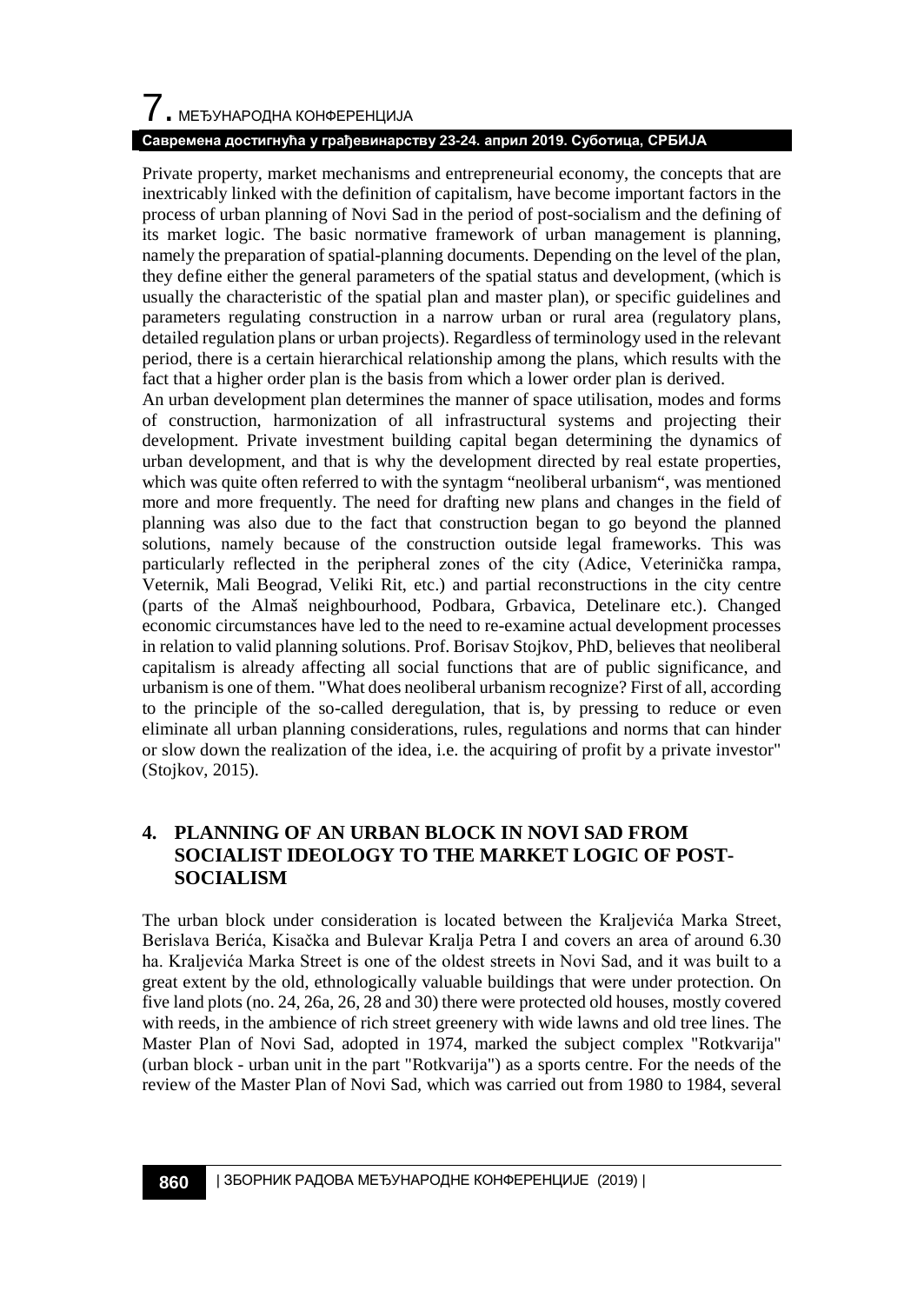# $7<sup>th</sup>$ INTERNATIONAL CONFERENCE

### **Contemporary achievements in civil engineering 23-24. April 2019. Subotica, SERBIA**

studies and analyzes[3](#page-6-0) were developed for certain city structures that contribute to a clearer definition and understanding of the significance of certain urban units. A detailed plan for the sports park "Rotkvarija" in Novi Sad ("Official Journal of the City of Novi Sad" no. 1/86) (Figure 1.) was elaborated" in order to accomplish general humanization of living conditions, provide necessary free, park and sport surfaces, increase the quality of housing and improve the existing architectural and ambiental units "(Detailed Plan - Sports Park "Rotkvarija" in Novi Sad, 1986, 1). The concept of planning solution was elaborated in accordance with the Master Plan of Novi Sad, and it implied the creating of a sports park as a specific horticultural unit, with the keeping of the existing family housing along Kraljevića Marka Street, which is one of the characteristics of the architectural heritage, and the formation of a series of multi-family residential facilities along Kisačka Street, as a specific, "transitional/interim" type of housing. The sports park had a separate bathing complex on the south side and a park part with sports grounds. The residential area along Kraljevića Marka Street was considered an area of undoubted quality within the heritage of rural character (as an ethnological value) and as such it was protected by city planning protection, that is, it was protected and retained in its entirety. The significance of Kisačka Street, which is one of the main entry and exit directions of the city towards the north and at the same time one of the oldest formed traffic routes towards the centre, influenced the development of a proposal to replace all residential buildings (except for building no. 47, which is being protected) with multi-family residential buildings, with  $G_F + 3 +$  mansard - attic + 4 floors layout.

The Master Plan of Novi Sad until 2005 marked the subject complex as a park surface. Changes and amendments to the detailed plan (Figure 2.) determined the sports park as the basic purpose, and given the fact that there is a certain number of residential and commercial buildings in the block, some of which are under protection, the Plan made distinction between two purposes: sports-recreational and residentialbusiness/commercial. The parameters that measure the rationality of space use have been changed through modifications of a detailed plan. The development rate on the part of the space that was used for family housing until then was significantly increased, and the construction of new residential and business premises was planned at the corner of Kraljevića Marka Street and Bulevar Kralja Petra I (change of purpose of the planned car park), at the corner of Kisačka Street and Bulevar Kralja Petra I (change of construction zone) and in Kraljevića Marka Street, at the corner of Kraljevića Marka and Berislava Berića Street and at the corner of Kraljevića Marka and Zmaj Ognjena Vuka Street (change of purpose of family housing). Within sports-recreational purposes, the changes referred to the arrangement and organization of sports grounds and the method of horticultural regulation.

According to the Master Plan of the City of Novi Sad until 2021 - refined text ("Official Journal of the City of Novi Sad" no. 39/2006) this construction area is intended for park surface and multi-family residential. In accordance with it, the Detailed regulation plan for the park area and multi-family residential "Rotkvarija" in Novi Sad (Figure 3.) was elaborated in 2008. The area was divided into spatial units: park area, existing and planned multi-family residential, common block area, ethno centre (house with reed roofs with protected environment and a temple). The planned space regulation solution was made

<span id="page-6-0"></span><sup>&</sup>lt;sup>3</sup> Scarce recreational park surfaces were considered in the Analysis of Greenery of Novi Sad, "Urbis", 1982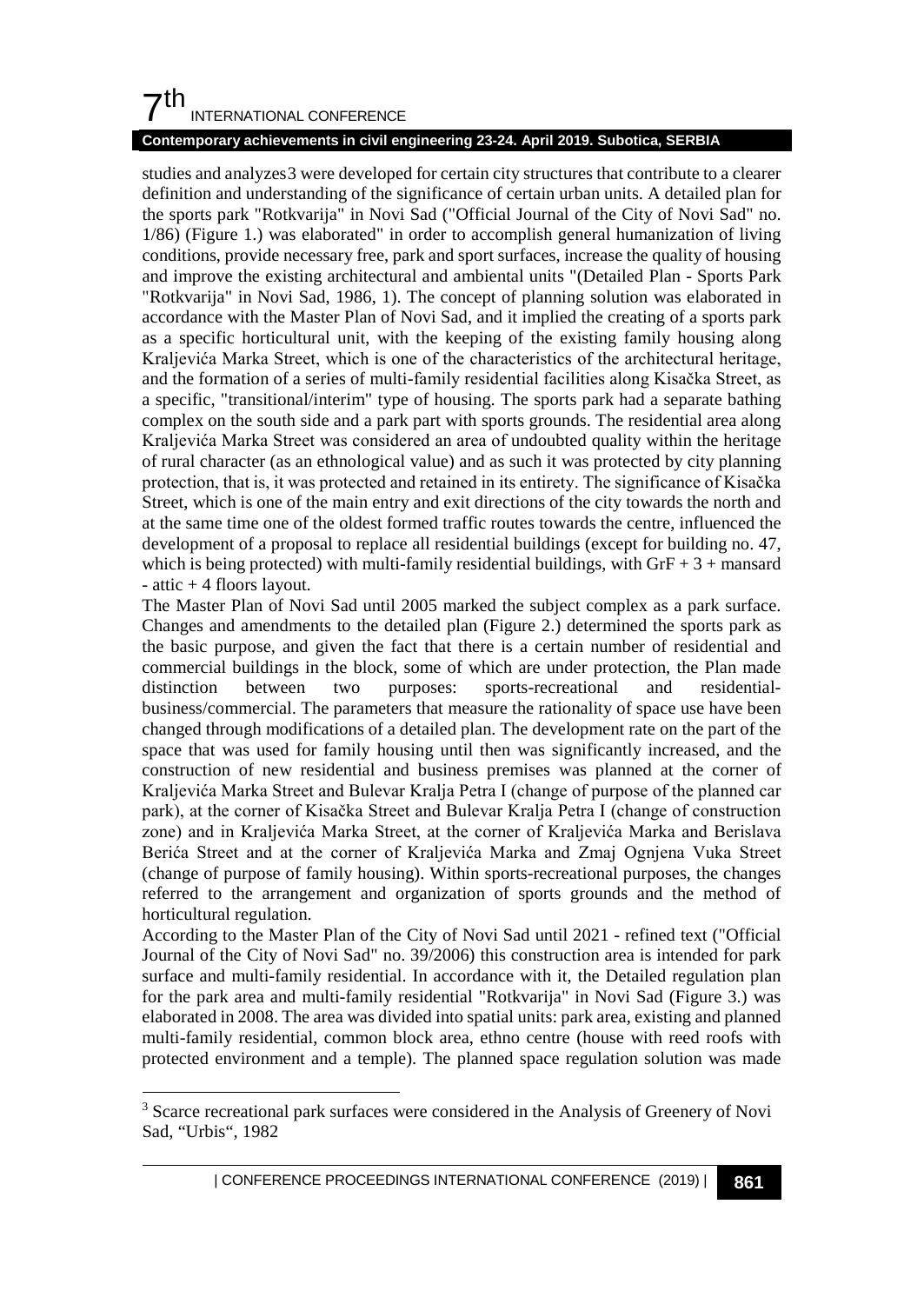# 7. МЕЂУНАРОДНА КОНФЕРЕНЦИЈА **Савремена достигнућа у грађевинарству 23-24. април 2019. Суботица, СРБИЈА**

with detailed observing of the Decision on determining the houses with reed roofs in Kraljevića Marka Street in Novi Sad for a spatial cultural and historical unit[4.](#page-7-0) The area intended for a park, with the surface of 1.41 ha is relatively limited, which is why there is not a lot of content planned. The entire area is intended for passive recreation, while active recreation should be provided only to children. New multi-family residential, with GrF + 4 (5) of floor layout is planned for the northern regulation of Bulevar Kralja Petra I and Zmaj Ognjena Vuka Street no. 24, floor GrF  $+ 2 +$  Attic. With the change of purpose of the sports park, the biggest change is in the planning of the ethno centre, within which the buildings are intended for museum exhibitions and commercial contents and planning of the temple in the north zone of the park area.





*Figure 1.P*lan from 1986. *Figure 2.Plan from 2000.*

A detailed regulation plan of the space for multi-family residential and park surfaces "Rotkvarija" in Novi Sad (Figure 4.), which is in preparation, has left out of the plan boundaries a spatial unit that changed the purpose of the ethno-centre into a multi-family residential, with the obligatory preparation of a planning design based on the Master Plan of a new city centre with the surroundings in Novi Sad ("Official Journal of the City of Novi Sad" no. 39/11, 14/14, 8/16, 82/16 and 50/17). The change came after the Serbian government rescinded the protection of the houses with reed roofs in Kraljevića Marka Street. Apart from changing the purpose of the ethno-centre, a significant change is in the way of realization and arrangement of the park area, which opens towards Kisačka Street based on a new planning solution, with the possibility of planning an underground public garage in a part of the park. Taking into account all the space transformations that have occurred in the period from socialism to the market logic of post-socialism, analyzing and discovering the potentials of areas that have not been fulfilled, this plan is trying to reconcile the needs of the City, its citizens, as well as the interests of potential investors.

<span id="page-7-0"></span> <sup>4</sup> Decisions on determining the houses with reed roofs in Kraljevića Marka Street in Novi Sad for spatial cultural and historical unit – number 633-609/98-25 dated February  $20<sup>th</sup>$ , 1998 (Official Gazette of the Republic of Serbia no. 8/98)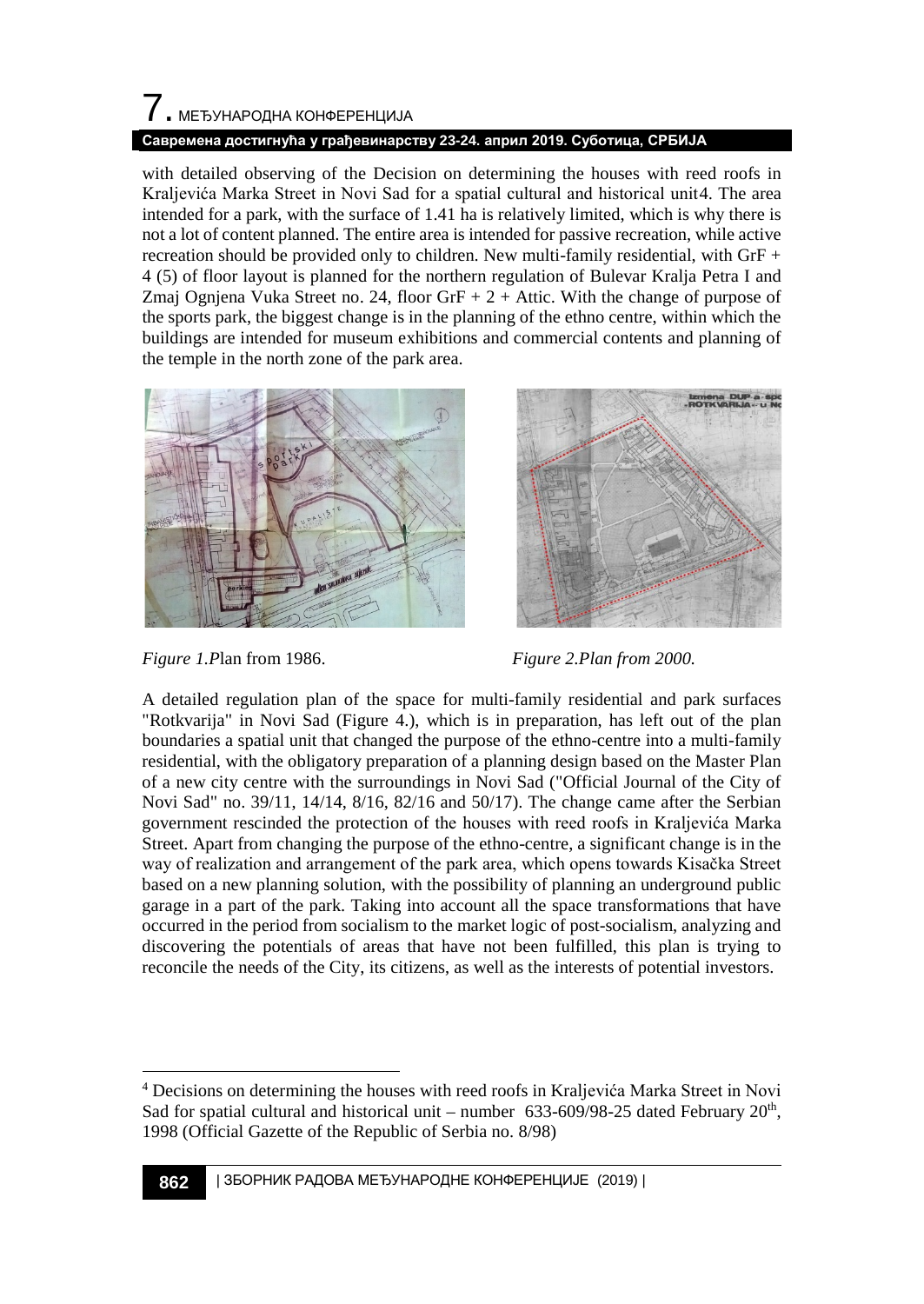$7<sup>th</sup>$ INTERNATIONAL CONFERENCE

**Contemporary achievements in civil engineering 23-24. April 2019. Subotica, SERBIA**



*Figure 3. Plan from 2008. Figure 4. Plan from 2019.*



|                                       | <b>Planned land use</b>             |                      |                         |
|---------------------------------------|-------------------------------------|----------------------|-------------------------|
| Name of the plan                      | multi-family                        | one-family           | sports park or          |
|                                       | residential                         | residential or       | park area               |
|                                       |                                     | ethno center         |                         |
| Detailed plan for the sports park     |                                     |                      | 29.900                  |
| "Rotkvarija" in Novi Sad              | $8.800 \text{ m}^2$                 | 5.221 $m2$           | $m^2(+3.800 m^2)$       |
|                                       |                                     |                      | parking lot)            |
| Changes and amendments to the         |                                     |                      |                         |
| detailed plan for the sports park     | $13.052 \text{ m}^2$                | $3.890 \text{ m}^2$  | $31.045$ m <sup>2</sup> |
| "Rotkvarija" in Novi Sad              |                                     |                      |                         |
| Detailed regulation plan for the park |                                     |                      |                         |
| area and multi-family residential     | $14.900 \text{ m}^2$                | $14.000 \text{ m}$ 2 | 14.410 m2               |
| "Rotkvarija" in Novi Sad              |                                     |                      |                         |
| Detailed regulation plan of the       | 13.281,16m <sup>2</sup>             |                      |                         |
| space for multi-family residential    | $(+16.246 \text{ m}^2 \text{ out})$ | out of the plan      | $14.422 \text{ m}^2$    |
| and park surfaces "Rotkvarija" in     | of the plan                         | boundaries           |                         |
| Novi Sad                              | boundaries)                         |                      |                         |

*Figure 5. Balance the area of planned land use*

## **5. CONCLUSION**

Due to differences in the development of the cities of Eastern Europe, the research of urban planning in Novi Sad in the period of socialism is important for understanding of urban transformation over the last twenty years. In Novi Sad, the period of socialism is characterized by a dynamic development in which the process of urbanization is intensified by a strong economic development strategy with an emphasis on industrialization. The urban planning policy and the direction of spatial regulation of Novi Sad were affected by the resolving of the traffic needs of the city and defining of urban standards that will be applied. In line with the development of industrialization and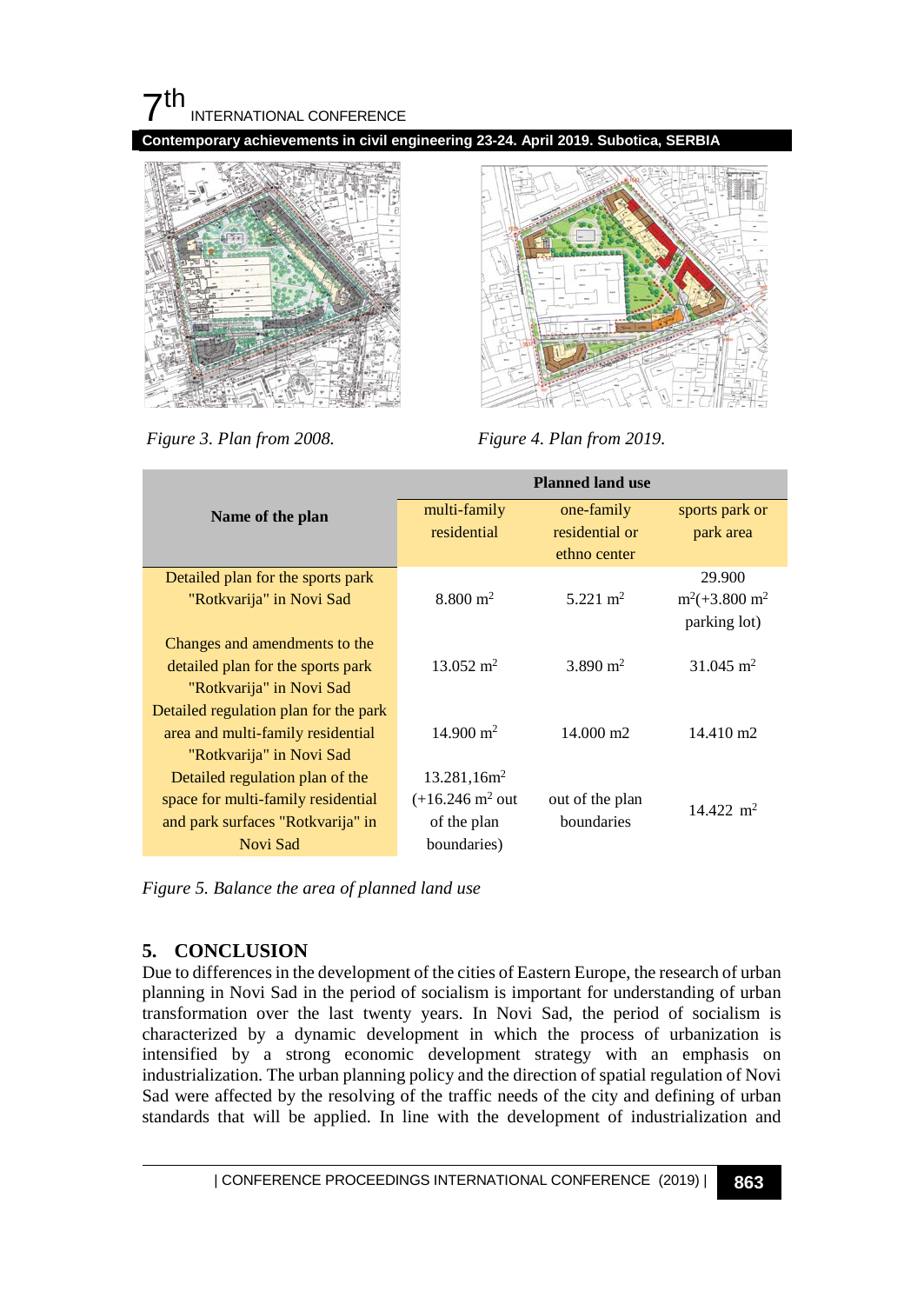### **Савремена достигнућа у грађевинарству 23-24. април 2019. Суботица, СРБИЈА**

deagrarization process, housing construction has also been intensive, predominantly in the social sector. Residential settlements were formed that were adapted to a social standard and the achieved degree of construction technology valid at that time. Land use were planned that reflected the ideological commitments of the community, such as a sports center or park in a case study. Urban transformation of Novi Sad is under a direct influence of strong social and economic changes that have occurred during the post-socialist period. The paper attempts to evaluate the interpolation of global and regional forces and internal local and national forces and their impact on the shaping and transformation of the City of Novi Sad, with a case study on the example of the urban block of the part of Rotkvarija, during political, social and economic transition. The introduction of market economy initiated private entrepreneurship in the field of residential units development, which led to the construction of buildings for the market and significant urban transformation of traditional residential areas in Novi Sad.

The accelerated social and economic changes that take place in our society "contribute" to the constant reconsidering of the planned solutions. It is indisputable that the commenced reconstruction has led to raising of the level of attractiveness as well as the economic costeffectiveness of the space for implementation of future projects. New planning methodologies are needed in order to create urban units that would contribute to the formation of new identity of urban structures and improve the urban development of Novi Sad.

### **REFERENCES**

- [1] Milutinovic, dr S: Urbane politike u zemljama u tranziciji, Univerzitet u Nišu, 2011, [http://lokalniodrzivirazvoj.webs.com/prezentacije/treci%20cas.pdf,](http://lokalniodrzivirazvoj.webs.com/prezentacije/treci%20cas.pdf) download 15.02.2015.
- [2] Musil, J.:City development in Central and Eastern Europe before 1990: Historical context and socialist legacies: in Hamilton, F.E.I., Dimitrowska Andrews, K., Pichler-Milanović, N.: ed: Transformation of cities in central and Eastern Europe: Towards globalization, United Nations University Press, Tokio, 2005, p.p. 22-43.
- [3] Tsenkova, Sasha: Winds of change and the spatial transformation of post-socialist cities, http://balticworlds.com/winds-of-change/ , download 12.06. 2015.
- [4] Hirt, S.: Planning during Post-socialism. International Encyclopedia of Social and Behavioral Sciences (2nd Edition), London: Elsevier, 2015, Vol. 18, p.p. 187–192.
- [5] Milosavljević, Mr M.: Studija prostornog razvoja Novog Sada sa stanovišta generalnog koncepta i izraženih tendencija u prostoru, "Urbanizam", Zavod za urbanizam Novi Sad, Novi Sad, 1995;
- [6] Pajović, D.: urednik: Novi Sad slika grada, JP "Urbanizam", Zavod za urbanizam Novi Sad, Novi Sad, 1995.
- [7] Zeković, Slavka: Planiranje urbanog zemljišta u Srbiji, Arhitektura i urbanizam, Beograd, 2002; Vol. 9,p.p.11-17.
- [8] Čoldarović, prof.dr.sc. O.: Urbano planiranje nekad i sad tranzicijsko društvo i njegov urbanizam, iz Svirčić, Anđelina i Zlatar, Jelena: urednice: Akteri društvenih promjena u prostoru; transformacija prostora i kvalitete života u Hrvatskoj, zbornik radova, Institut za društvena istraživanja u Zagrebu, Zagreb, 2012, p.p 29-38.
- [9] Begović, B.: Ekonomika urbanističkog planiranja, CES MECON, Beograd, 1995.